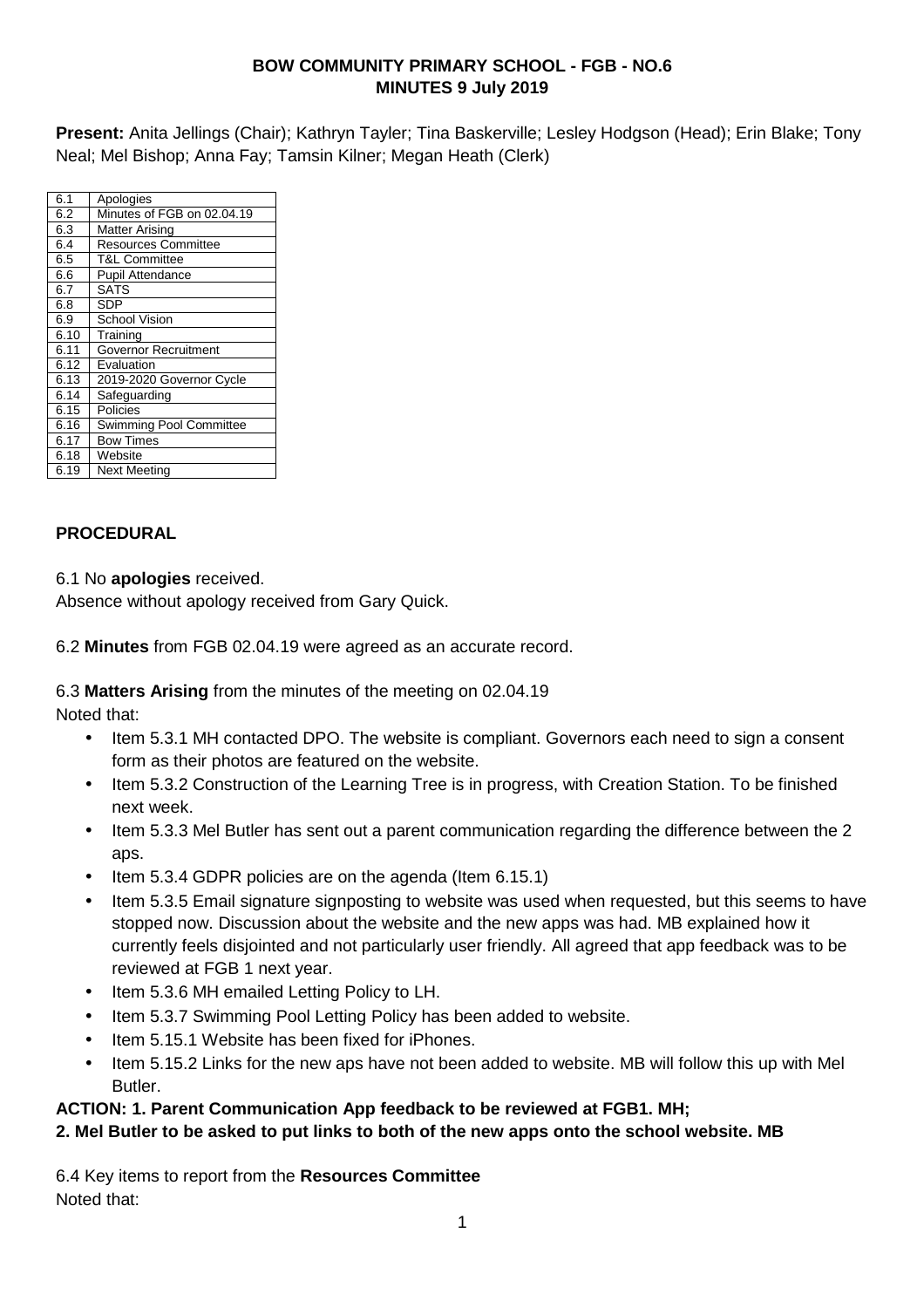- Solar panels and new doors are being looked into as potential purchases in the near future.
- The budget is looking more positive than anticipated.
- The money saved in the budget will be put towards the purchase of new Chromebooks, this decision was made following a discussion about the recent computer monitoring visit and the SDP.
- There are significant changes to the maternity policy.

6.5 Key items to report from the **T&L Committee**  Noted that:

- The Able, Gifted and Talented Policy has been removed from the current policy set. A new "most able statement" has been created in its place, this will appear on the website. This will be discussed with the new staff in September.
- KT was very impressed with the pupils' behaviour on her recent governor visit. She passes on her congratulations to the school.
- The Equality Policy update was discussed; it is an item on tonight's agenda (Item 6.15.2).
- There are serious concerns about the pressure on Ali Gillard (SENDCo). She is taking on extra work due to her assistant being on long-term sick leave. We have had 4 children in care over the last term, creating extra work. We are now down to 2.
- TB clarified her action from the last T&L meeting. She did contact TN regarding feeding back the poor quality of training attended by EB and himself. TN had a reply which thanked him for the feedback.

# **STRATEGIC PLANNING**

## 6.6 **Pupil Attendance**

Noted that:

- The attendance for this term is 95.61% through the whole school. Over 1% of the absences are due to term-time holidays.
- 3 separate letters will have been sent home to all parents alerting them to the importance of attendance and the new rules that are coming into force from September.
- ALL unauthorised absences are to be reported to County from September.
- Attendance has declined (it was up to 97% a few years ago). It was noted that genuine illness cannot be helped.
- Attendance is very important due to learning and the manner in which lessons are taught (for maths and literacy, usually in a 3 week block).
- AJ encouraged all governors (particularly the parent governors) to explain to parents about why good attendance is so important.
- It was agreed that LH has done all she can to encourage good attendance.
- It was suggested that face to face meetings could be held with the parents of children who have term time holidays in order to discourage them from repeat offending.
- It was suggested that we could use a common enemy approach, in saying that our hands are tied. However, it was pointed out that County would turn it back on us describing the effects it would have on education.
- Holiday companies are under pressure from the government to make school holiday holidays more affordable for families.

## 6.7 **SATS**

Noted that:

- The KS2 SATS results are as follows:
	- o 65% of pupils have achieved age expected results in Reading, Writing and Maths.
	- o 85% achieved age expected results in Reading. 45% at greater depth.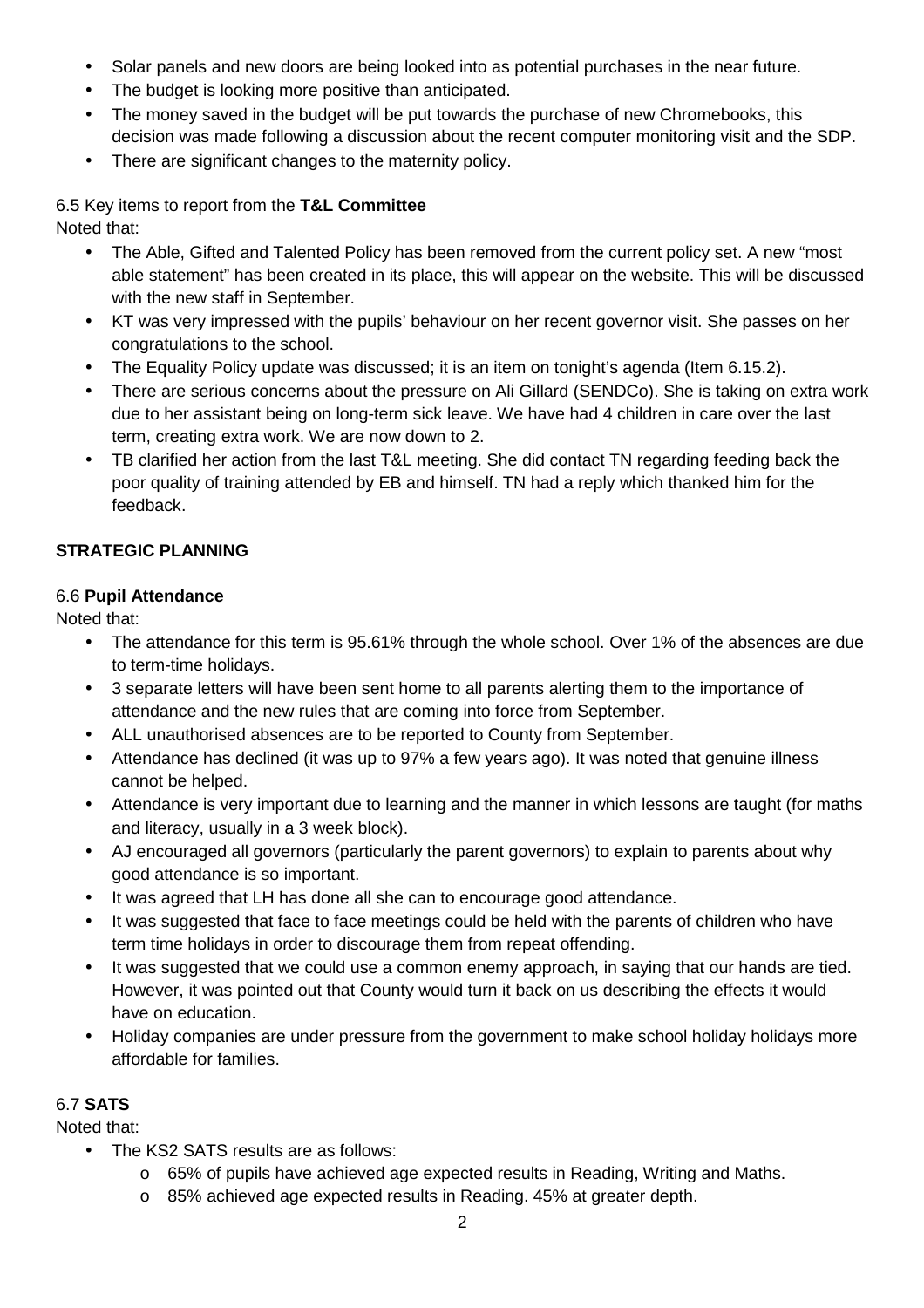- o 75% achieved age expected results in SPAG. 40% at greater depth.
- o 70% achieved age expected results in Maths. 20% at greater depth.
- o 75% achieved age expected results in Writing. 25% at greater depth.
- These are good results. The number of pupils who started out this year below average was a concern, however, they have all achieved much better overall than anticipated.

# 6.8 **SDP**

Noted that:

- The changes to the maths curriculum this year have had a positive impact on the SAT results.
- Years 2, 3 and 4 are to be monitored in writing.
- In order to achieve the same/better results in KS2 SATS next year, the quality of teaching at years 2, 3 and 4 needs to be robustly monitored.
- CJ is to attend further training, as literacy lead.
- AF and AH are to attend maths training this training is a free package from County
- The NQT will need close monitoring and support.
- We are not taking on a university student this year, as the more recent ones have needed a lot of support. With new staff starting in September, our current staff will need to support them.
- Governors asked if the KS1 SAT results have shown any areas of concern.
	- o LH explained that reading is an area of concern that will be focused on next year.
	- o Maths was a key area of concern last year and the improvement this year is vast.
- Governors asked how SEND pupils performed in the KS2 SATs?
	- o LH explained that all SEND pupils sat the exams. A few of them had made great progress. Others made progress, despite not achieving age expected averages.
	- o None of the children in care were in this group.
- Governors asked when the revised SDP will be published.
	- o LH stated it would be completed in September.

# 6.9 **School Vision**

Noted that:

- Staff are being encouraged to revisit the vision statement: "learn, share, enjoy".
- Each area can be looked at individually.
- It should be articulated visually through wall displays, both in the staff room and throughout the school, to stop it being forgotten.
- Governors asked if there are any free display boards.
	- o There are not, however a lot of the current displays could be easily adapted by using the correct language. The 'World Book Day' board was used as an example, as the children all learned, shared and enjoyed that day.
- It was discussed whether some clear stickers could be ordered, with a view to sticking them on display boards and walls around the school, to get the message into everyone's subconscious.
- Governors asked if there was anything specific they could do to get the message across.
	- o T&L Committee members can focus on this during their learning walks. It was also suggested this could be a standing item on T&L agendas.
- It was pointed out that the Bow Times is a publication that celebrates things that pupils have learned, shared and enjoyed. Another focus on using the correct language would emphasise this.

**ACTION: To explore having some clear stickers to be printed to display around the school. AJ.** 

# **GOVERNANCE**

6.10 **Training**  Noted that: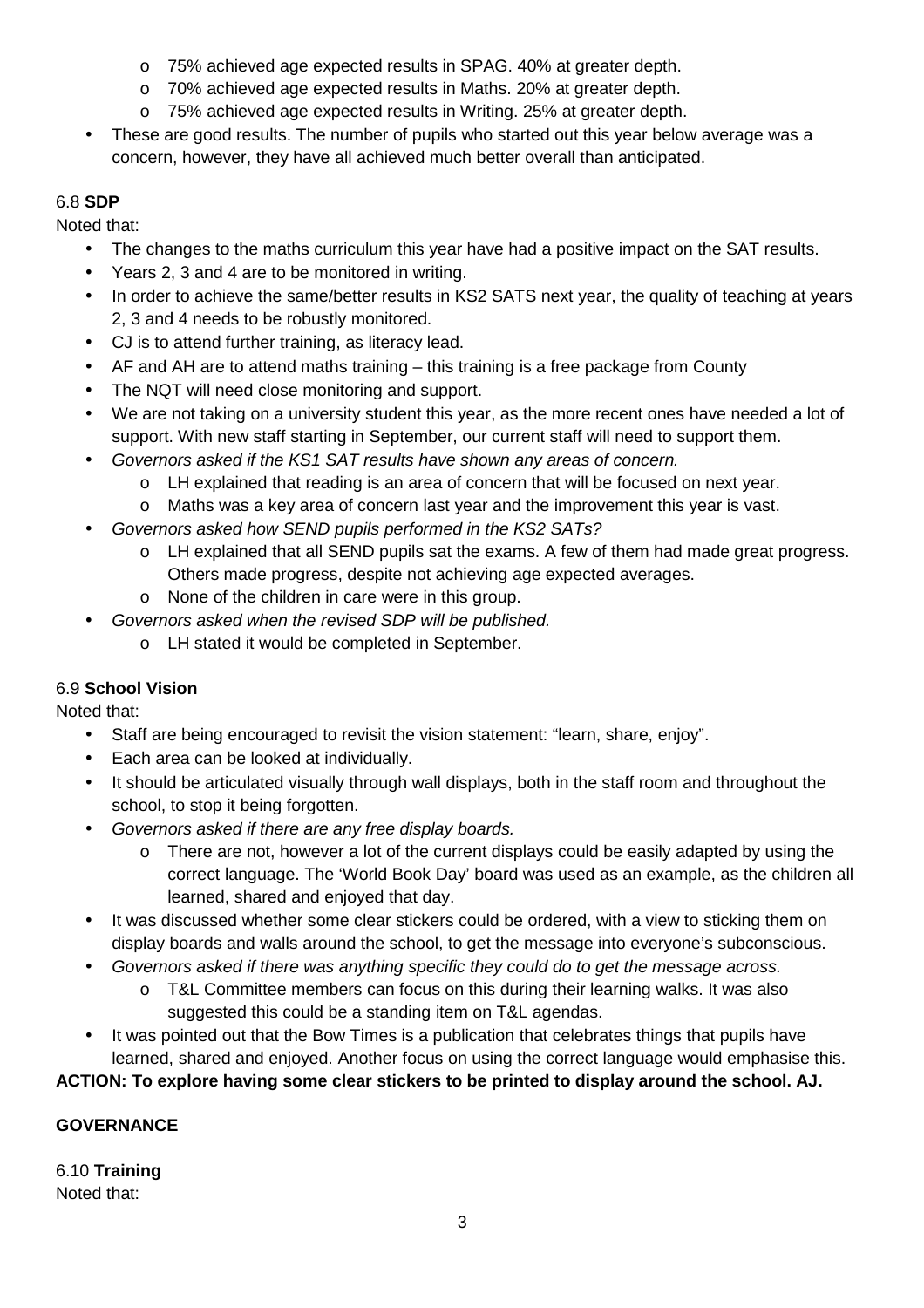- KT attended OFSTED Update training. A report from this training, by KT, was distributed before the meeting. KT ran through the report.
	- o The training was very informative.
	- o All governors need to have a booklet detailing the changes.
	- o The changes have come about as inspections were perceived as not putting the children first.
	- o There is a possibility that they would want to see more governors during inspections.
	- o Governors asked if the changes will affect the SDP?
		- It will affect it as the focus will be more on skills. There are no changes in terms of curriculum. The teams throughout the school will need to come together to look at how to develop children's skills as they move up through the school.
	- o Governors asked for thoughts around the changes to SEND.
		- It is very encouraging that SEND results will be treated differently.
- KT is booked onto 'Responsibilities of the Safeguard Lead'
- MB is booked onto 'Introduction to Safeguarding + Child Protection Responsibilities'

## **ACTION: 1. Booklets of information from the OFSTED training to be sought and distributed. MH; 2. Email KT with instructions of how to create her own Babcock log-in. MH.**

## 6.11 **Governor Recruitment**

Noted that:

- This is TBs final meeting. TB was thanked for all her hard work as a governor.
- GQ has resigned and was thanked for all his hard work, in his absence.
- Since advertising began, there has been one expression of interest.
- AJ is to advertise for a non-parent governor over the summer break.
	- o She will write to the Parish Council to canvas for potential governors, in an attempt to maintain a link with them (GQ was a member)
	- o She will advertise in both Bow and Zeal Monachorum village magazines.
	- o She will look at the County website for new governors.
- In the interim, AJ will cover GQs areas (Health and Safety; Premises; and the Emergency Plan)

## **ACTION: New non-parent governor advertising to commence. AJ**

# 6.12 **Evaluation**

## 6.12.1 **School Website**

Noted that:

- MH has been working on checking the School website is compliant and is due to meet with AJ tomorrow to discuss queries.
- There are no major concerns, we are generally compliant.
- MH believes a few areas could do with being more accessible.
- A few documents on the website are out of date. MH intends to update these over the summer break.

## **ACTION: Website to be made completely compliant and out of date documents to be updated. MH**

## 6.12.2 **Training**

Noted that:

- Item to be moved to FGB2 next year.
- AJ is to meet with both EB and MB before the end of term.
- All governors are to think about the effectiveness of any training they have received this year ready to feedback next time.

# **ACTION: Add Evaluation of Training to FGB2.**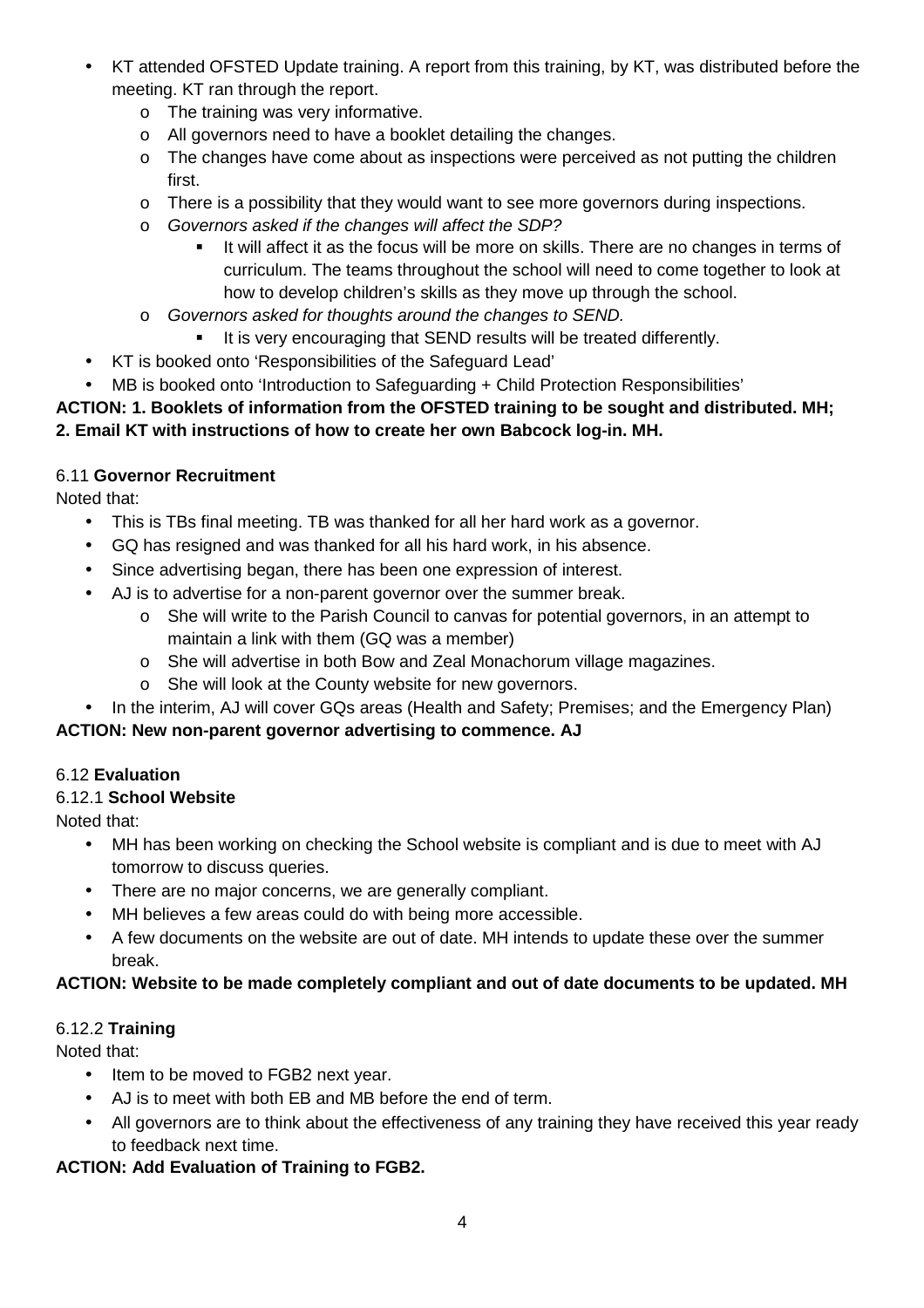## 6.13 **2019-2020 Governor Cycle**

Noted that:

- Handouts were distributed. (Summary of Governor Responsibilities; summary of where responsibilities are to be reported; a model portfolio)
- These items will give governors key areas of focus/specialisms.
- These are currently draft to enable governors to dispute items, if desired.
- Languages have not been assigned to anyone yet.
- Governors asked why some governors have been placed on more than one area.
	- o AJ explained that the larger areas are to be covered by 2 governors to cover for absence/future resignations.
- Governors asked who they should contact with specific queries.
	- o AJ explained that each subject area will have a designated staff lead, which will be detailed in the portfolio.
- Governors asked if the policies each governor is responsible for will appear on the portfolio.
	- o They will.

## **STATUTORY REPORTING AND ACCOUNTABILITY**

#### 6.14 **Safeguarding**

Noted that:

- There is new guidance being issued in September that we will need to adopt.
	- $\circ$  The NSPCC has created a document that summarises the changes.
	- o The relevant sections of the policy will need updating.
	- o There are changes on the legal status of 'must' and 'should'.

#### **ACTION: 1. Updated Safeguarding Guidance to be added to FGB2 agenda. MH**

#### **2. Link to the NSPCC document to be sent to all governors. MH**

#### 6.15 **Policies**

6.15.1 **GDPR** 

• Item carried forward.

#### **ACTION: GDPR Policies to be added to FGB1 agenda. MH.**

#### 6.15.2 **Equality Policy**

Noted that:

- This is the policy created by the Equality sub-committee.
- It is an amended County policy.
- Inclusion is being changed to equality.
- A hyperlink to the SDP is not possible as the SDP is not a public document.

Proposed by TB. Seconded by TN. Agreed by ALL.

#### 6.16 **Swimming Pool Committee**

• Item carried forward.

**ACTION: Add Swimming Pool Committee to FGB 2 agenda. MH.** 

## **COMMUNITIES AND COMMUNICATION**

6.17 Communications to be published in the **Bow Times** 

- A communication about the good KS2 SAT results.
- Appeal for parent readers. It was discussed that the parents of new children starting in September will not know about this yet. AF will communicate this to them in September.